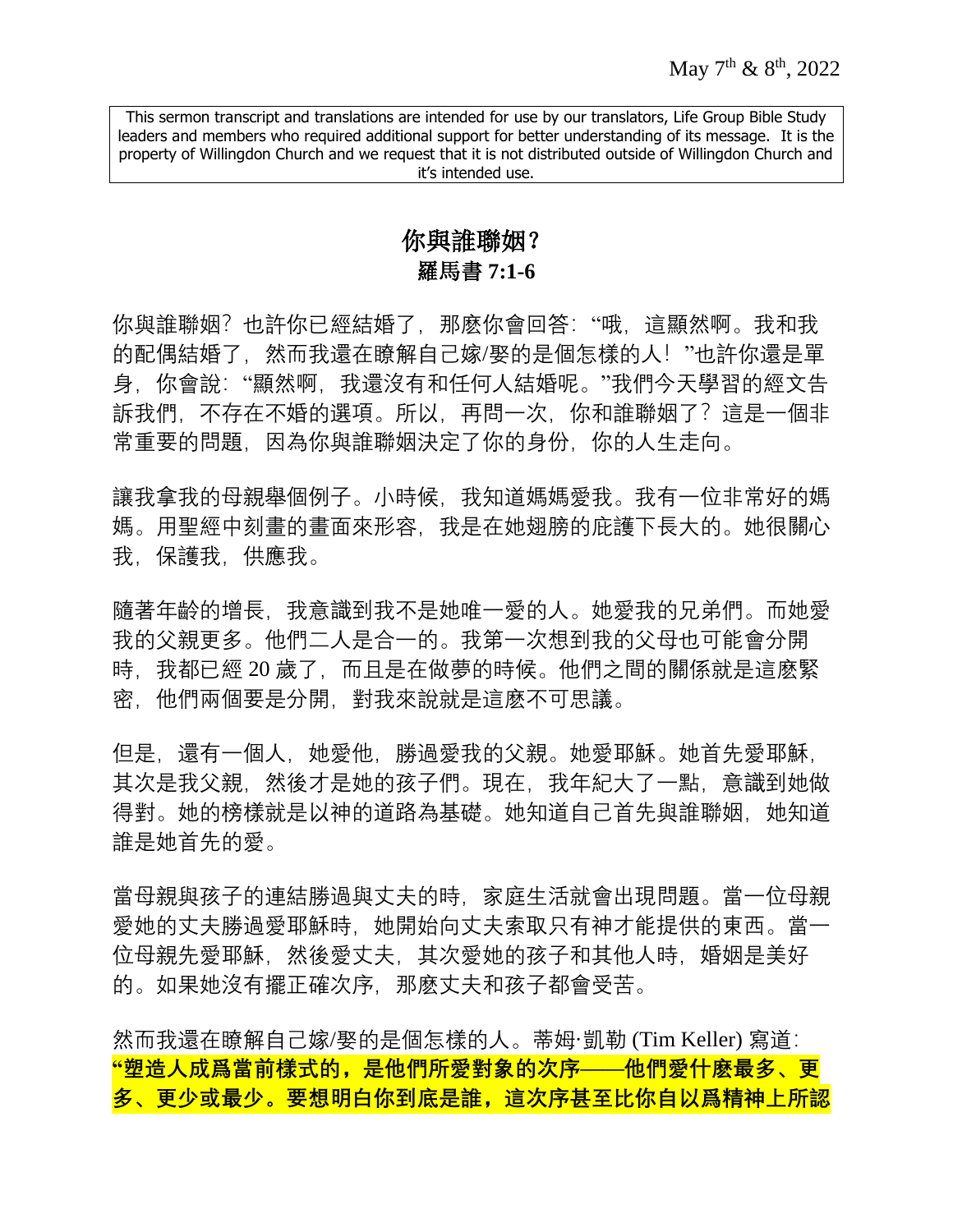**同的信念更重要"【《講道》(Preaching),作者:蒂姆·凱勒,第 159 頁】。**我們心中最珍視和寶貝的東西,總是在控制、引導著我們。

所以, 今天讓我們換個方式問這個問題: 我們最愛誰, 最愛什麼? 這可能是 一個人(一個重要的人、配偶或朋友),也可能是一件事(宗教、職業、地 位或財富)。你的心與誰/什麼關係最密切?

### **1. 每個人都與某人或某事聯姻。**

在第 7 章 1-3 節中,保羅的論述以與婚姻的類比開始。已婚婦女在丈夫活著 的時候,法律要求他們是彼此相守的,因為婚姻是一種具有約束力的法律關 係。如果已婚婦女在丈夫在世時與另一個男人同居,她就是淫婦。

但是,如果她的丈夫去世,她就可以自由再婚。她完全從與丈夫具有法律約 束力的關係中"解脫"出來。Judy 有時開玩笑說: "Ray, 在天堂裏, 我是完全 自由的。"我想她這是在開玩笑的。

保羅用這個婚姻的比喻來說明第 1 節中談到的原則。律法只對活著的人有約 束力。死亡打破了律法對一個人生命的統治。還有幾個問題:這節經文中 "律法"這個詞的定義是什麼?這與我們今天有什麼關係?

首先,簡要解釋一下"律法"這個詞。它指的是在西奈山頒布的摩西律法。我 們可以在聖經的前五卷書中找到律法:創世記、出埃及記、利未記、民數記 和申命記。保羅談到律法是這樣說的: <mark>"這樣看來,律法是聖潔的,誡命也</mark> **是聖潔、公義、良善的。"(羅馬書 7:12)。**怎麼會這樣?

摩西律法啓示了神的品格、旨意和道路,揭示了祂的聖潔、正義與公平的 心,向人啓示祂堅定的愛和信實,祂的良善和憐憫,告訴我們神對一切被 造,無論外邦人、孤兒寡婦,都一樣關心,律法揭示了神賦予生命——一切 生命——的神聖價值。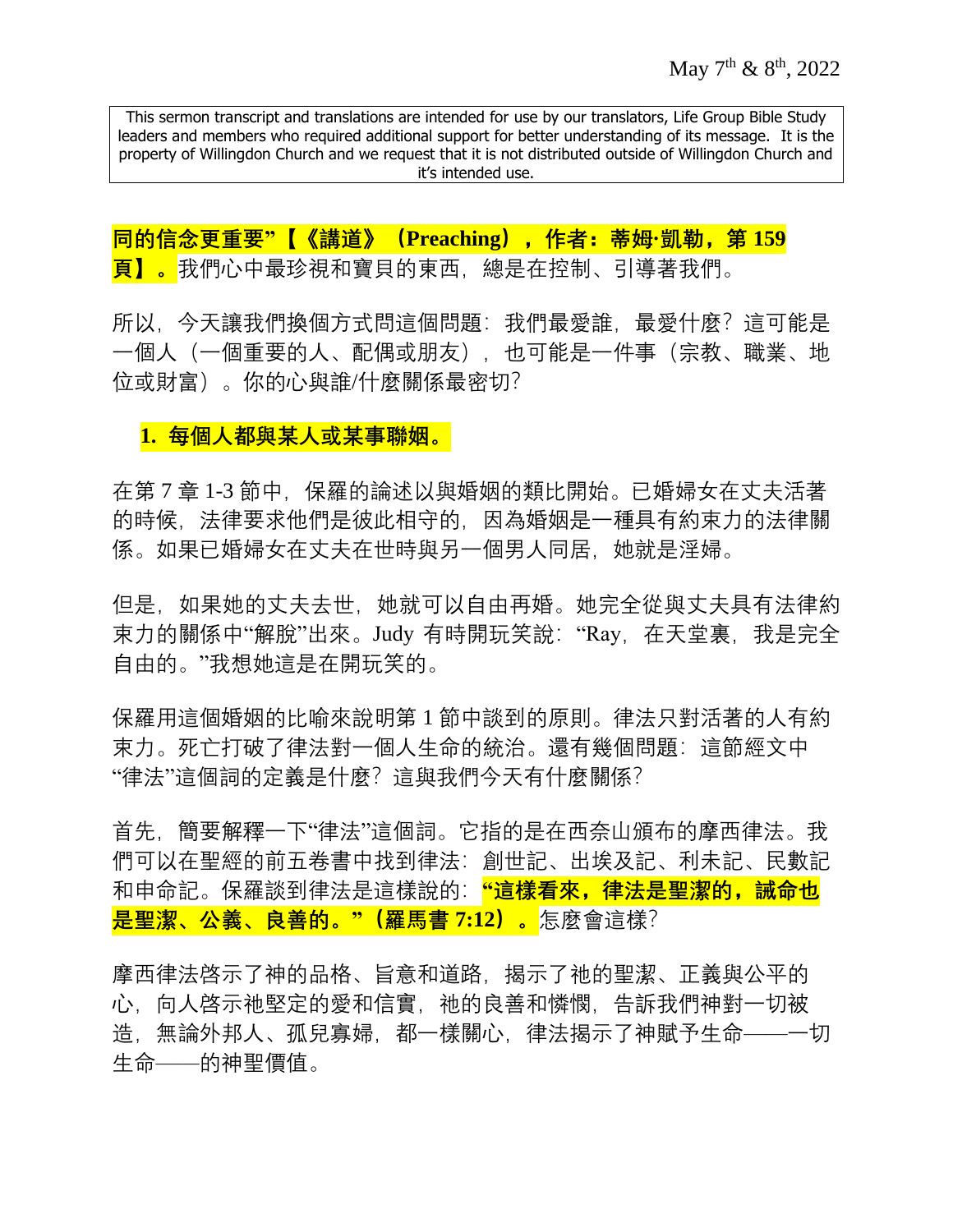談到律法,我們可以來背一背詩篇 85:10—— **詩篇 85:10 慈愛和誠實彼此相遇;公義和平安彼此相親。**

從本質上講,律法教導我們要盡心、盡性、盡意、盡力愛神,要愛人如己。 律法是好的。但是,有一點我們不能忘記!

在第 4-6 節中,保羅用婚姻類比我們與律法的關係。 **羅馬書 5:4 我的弟兄們,這樣說來,你們藉著基督的身體,在律法上也是死 了,叫你們歸於別人,就是歸於那從死裡復活的,叫我們結果子給神。** 5 因為我們屬肉體的時候, 那因律法而生的惡慾就在我們肢體中發動, 以致 **結成死亡的果子。**

**6 但我們既然在捆我們的律法上死了,現今就脫離了律法,叫我們服事主, 要按著心靈(心靈:或作聖靈)的新樣,不按著儀文的舊樣。**

第 1-3 節和第 4-6 節(顯示幻燈片 1)做了三個重要陳述。<mark>在第 1-3 節中,女</mark> 人嫁給男人,得等男人死了,女人才可以自由再婚。在第 4-6 節中, 人本與 律法聯姻,作爲耶穌的追隨者,人向著律法死,耶穌的追隨者現在可以自由 再婚了。

這個類比並不完全平行。我們看到第二個陳述中的不同。在婚姻的比喻中, 提到丈夫死了,但聖經從未說過律法會死。然而,主要的觀點在於,律法的 約束力隨著死亡而被打破。本來是說丈夫死,妻子才可以再婚,但在我們的 情形裏,是我們在基督裡向著律法死,我們才可以再聯姻。

保羅在第 4 節的重點是: 通過我們向著罪和律法死, 我們從它們的權勢中解 脫出來,這樣我們就可以與耶穌聯姻,與他合一,並跟隨聖靈的新道路。成 為耶穌的追隨者徹底改變關係,改變我們效忠的對象。耶穌的跟隨者與耶穌 聯姻!

很難想像有比婚姻更包羅萬象的關係——這是一種精神、心理、情感和身體 的聯合。然而,與耶穌的結合超越了人類婚姻,這種關係更深刻。它不可能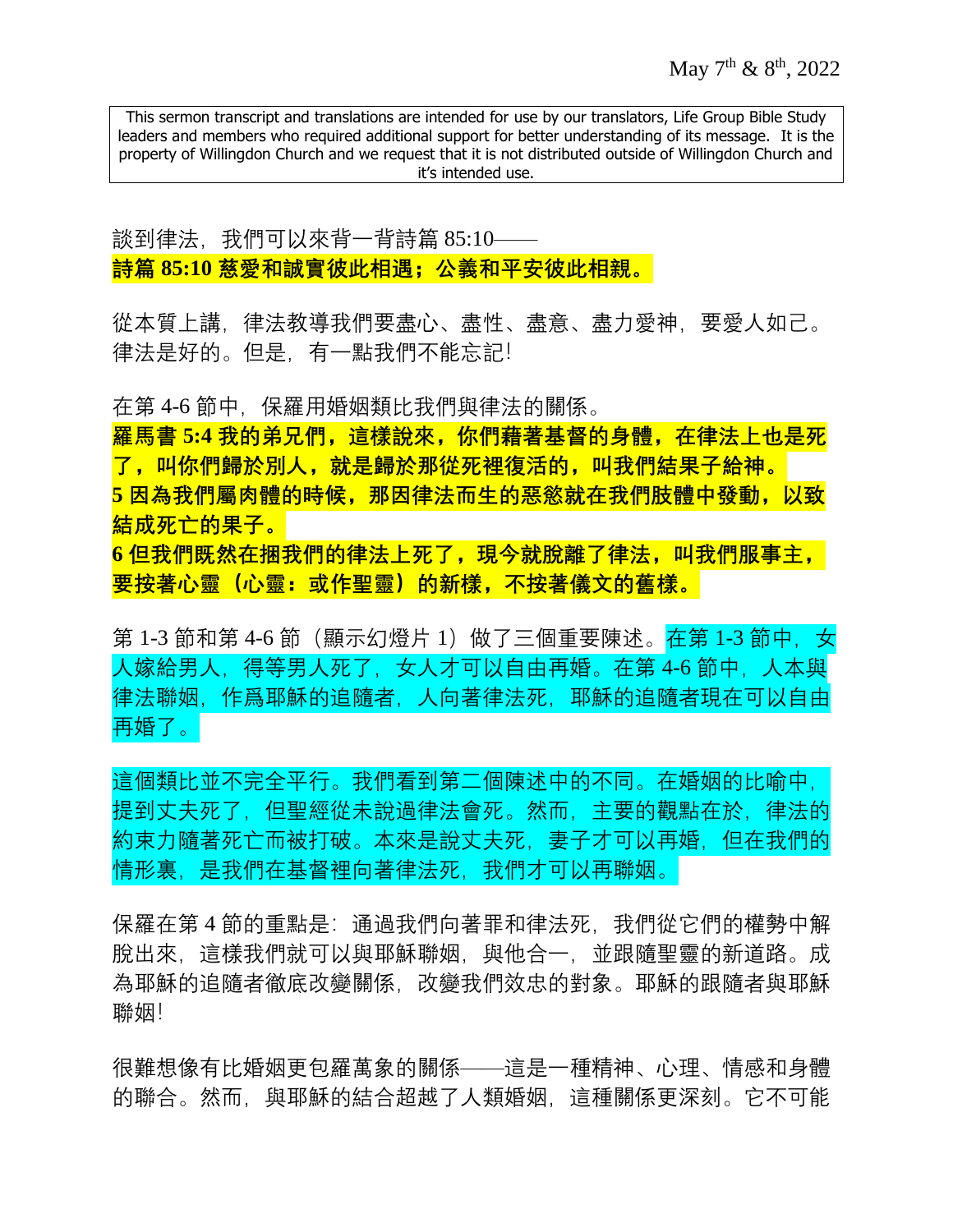不觸動一個人的生活,這種結合是在内心的,比人類的婚姻更親密,更有生 命力。如果耶穌是你的初戀,那你就有了一顆與耶穌的心結合的新心。

在這裡,保羅對 6:15 的問題給出了最終的回答:我們跟隨耶穌的人有自由選 擇以任何方式生活嗎?我們可以選擇不受約束的生活嗎?保羅的最終答案 是,不,一輩子都不能!

#### 2. 耶穌的門徒與耶穌聯姻(不是與耶穌以及他人)

與耶穌的聯姻是最好的。無論你的婚姻關係多麽美好,你也會感覺自己整個 生活都會受到愛人的渴盼帶來的影響和改變。你希望探求瞭解愛人的心意。 你快樂著愛人的快樂,所以你願意為愛人做出改變。

你做的這些改變自然會導致自己失去許多的自由和獨立性。你不能簡單地按 照自己的選擇生活。但是,在一段美好的婚姻關係中,失去自由也是一種快 樂。你得到的回報是愛、親密關係、彼此的接納和安全感,你不能隨心所 欲。

將此應用到我們與耶穌的聯姻中,我們很容易看到,隨著我們與他聯姻,我 們有了新的身份,感受到了新的安全感、愛與被接納。我們拒絕有些事,是 為了表達我們對他的愛。我們對哪些事情說不呢?

第 5 節提醒我們, 當我們生活在"肉體"中時, 我們會有一個嚴重的問題。我 們看待世界的方式,思考生活的方式,決策的方式,都不斷地、持續地被自 我為中心和自私的念頭所侵蝕的。我們只是跟隨著自己有罪的慾望和情緒。

我們的肉體做出的事就如保羅在加拉太書 5:19-21 所描述的一樣:

**加拉太書 5:19 情慾的事都是顯而易見的,就如姦淫、污穢、邪蕩、 20 拜偶像、邪術、仇恨、爭競、忌恨、惱怒、結黨、紛爭、異端、 21 嫉妒(有古卷在此有:兇殺二字)、醉酒、荒宴等類。……**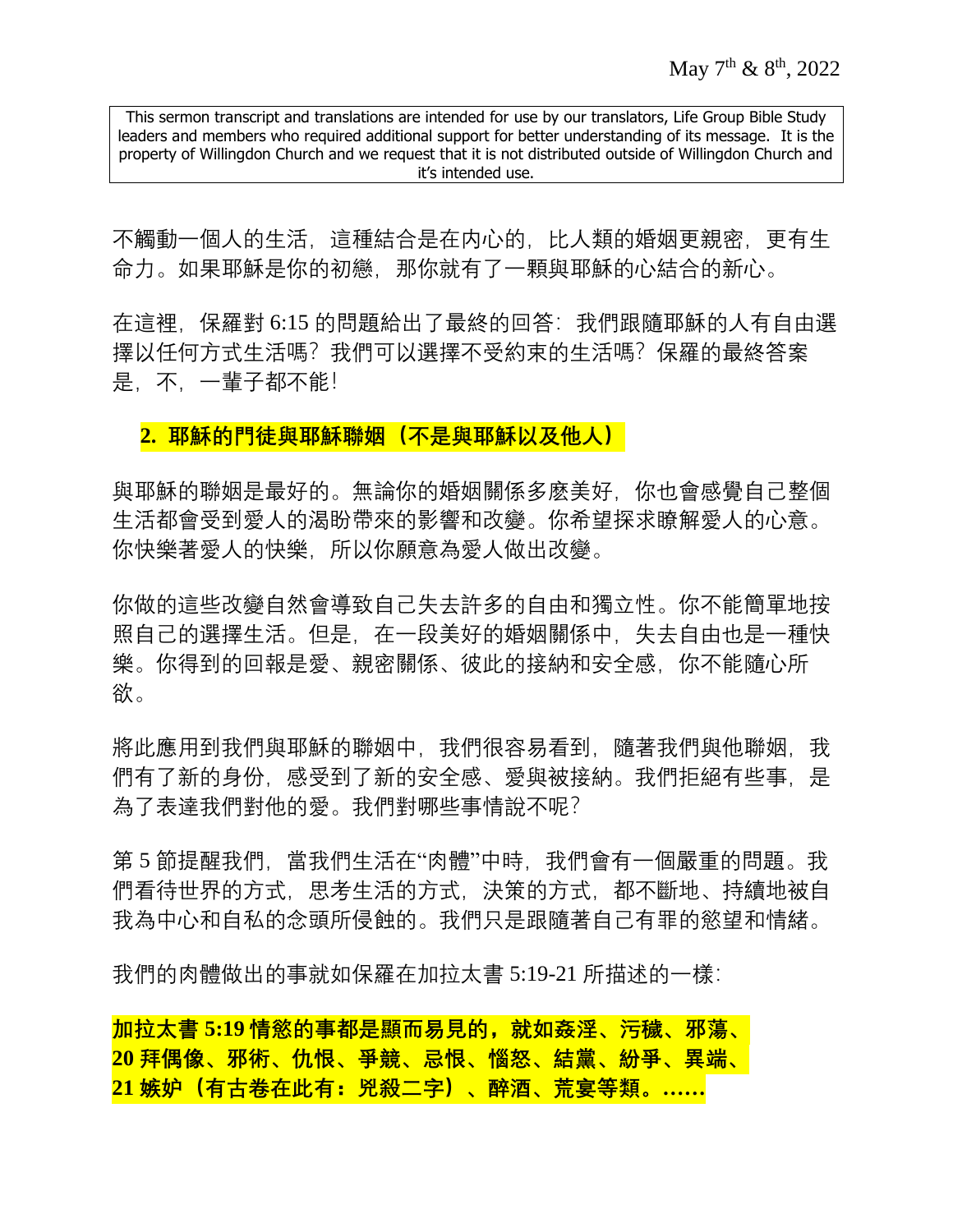好的律法使我們意識到我們的罪,和我們肉體所做的這些事 (3:20), 但它 還不能使我們與神和好(3:28)。律法不能夠、也確實沒有給我們帶來新的 生命。律法不能夠、也確實沒有戰勝罪、死亡和魔鬼。

事實上,保羅在第 5 節就寫道,律法"叫"我們的罪惡欲望"顯多"(5:20)。對 於那些試圖一生守律法的人來說,實際上自以為義的宗教反叫罪惡顯多。你 可能注意到,宗教人士守宗教規範,行儀式,他們循規蹈矩執行一段時間后, 卻還在詛咒、傷害他人。

怎麽會這樣?在守宗教規範, 行儀式的時候, 他們並沒有與神同在。他們是 出於自己的內心遵循宗教法則:他們仍有罪的激情和慾望。他們的宗教信仰 不是基於與神的愛,這仍是由他們自己的慾望所驅動和引導的。他們的宗教 導致自以為義,帶來憤怒、論斷和敵對。

有時人們會說:"所有的宗教都指向神。我們走在哪條宗教道路上並不重 要。它們都很好。"首先,我們要問,這條宗教道路是**基於**神的恩典嗎?第 二, 參與這種宗教的**動機**是什麼? 是人想在神面前邀功嗎? 第三, 在這個宗 教中起作用的**屬靈力量**是什麼?是神的靈還是別的靈?這些問題幫助我們辨 別律法是如何在宗教中起作用的。

律法還有另外一種鼓勵犯罪的方式,就是讓那些厭惡宗教限制、選擇以自我 為中心的人過叛逆的生活。我們可能都熟悉禁果的概念。這裏的問題就是因 為不允許,所以反而更加渴望做某件事。禁止某項活動,反而可能是提高其 受歡迎程度的最佳方式。

比如,如果我告訴我的小女兒,暴雨後不要在泥坑里玩耍,那麼哪怕我這麽 說的時候,是第一次讓她產生了踩泥坑的想法,她也會去踩泥坑,會把她的 腳放在水坑的邊緣,看著我。有時她還會笑。

**3. 與自以爲義的宗教或自我爲中心的悖逆聯姻,只會帶來死亡**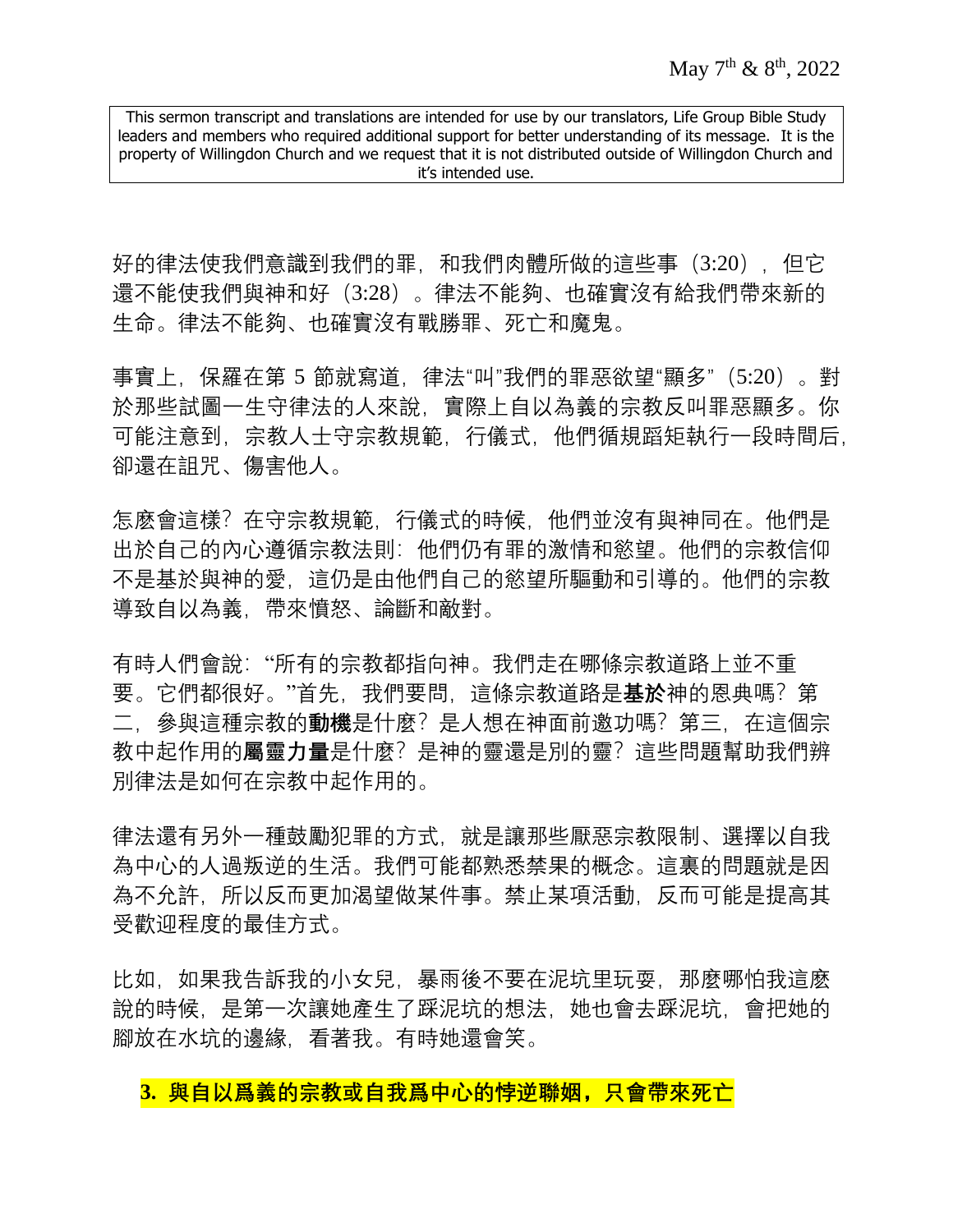好的律法讓我們意識到我們自己的罪,但永遠不能讓我們得自由。正如保羅 在加拉太書 3:24-26 中所寫,律法總是作為監護人或導師,帶領我們走向耶 穌。律法總是要在耶穌裏得以完全的。

耶穌在登山寶訓中說道,**馬太福音 5:17 莫想我來要廢掉律法和先知。我來不 是要廢掉,乃是要成全。**當耶穌使用"律法"這個詞時,他指的是舊約的前五 卷書。換句話說,耶穌的使命不是要撕掉、毀滅、破壞或廢除摩西律法。這 不是他來的原因。耶穌來是要成全律法。那麼成全是什麼意思呢?

當我們讀馬太福音時,我們看到以色列的歷史裏預表了耶穌的生平。例如, 以色列人出埃及,預表了耶穌作爲神的兒子,蒙召出埃及。越紅海得拯救預 表了耶穌的受洗。曠野漂流預表耶穌受試探。西奈山律法的頒布預表登山寶 訓。這一切都是指向他。

耶穌也藉著他的教導成全了律法。律法的啟示總是超越它自身的。換句話 說,飲食的律法、節期和安息日總是在指向更深層次的東西。 **歌羅西書 2:16 所以不拘在飲食上、或節期、月朔、安息日、都不可讓人論斷 你們.**

**2:17 這些原是後事的影兒.那形體卻是基督。**

耶穌揭示了律法的全部意義。律法指示"不要殺人",指的是耶穌的追隨者都 要變成他的樣式,所以他們甚至要愛自己的仇敵。 "不要姦淫",指耶穌的追 隨者變成他的樣式,所以能有全新的方式看待其他人。沒有哪個宗教領袖能 如此深刻——穆罕默德、佛陀、孔子都沒有。

新的道路並沒有除去或廢止律法,而是揭示律法真正所指。這一切都指向耶 穌。耶穌的生平、事工和教導闡明了神一切律法的意圖、意義和方向。這一 切都在耶穌身上實現了。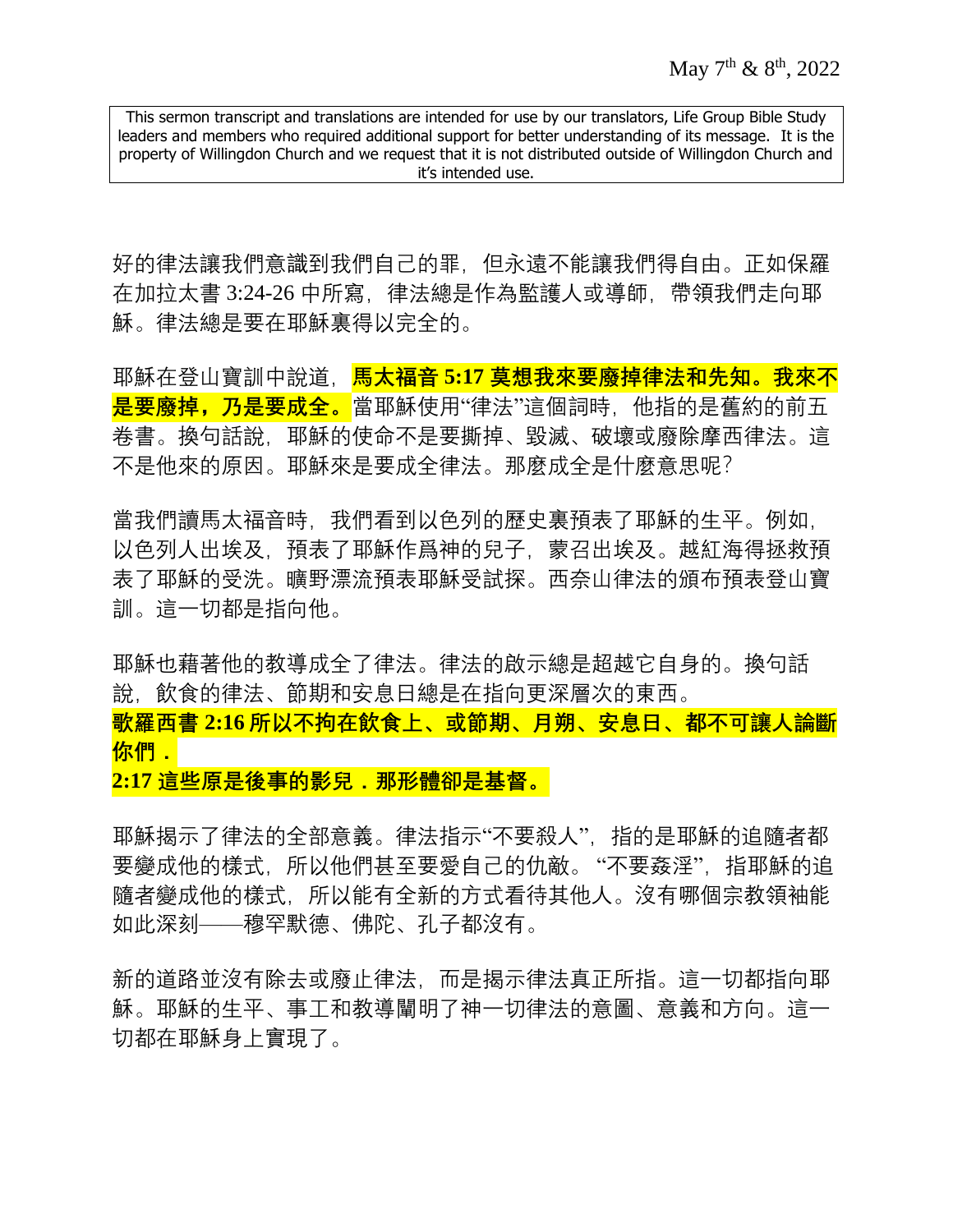所以保羅在第 4-6 節寫道,藉着我們向着罪死和耶穌裡的律法,我們脫離了 舊的聯姻。我們現在已經與耶穌聯姻,並有他的聖靈內住。保羅說,我們不 是"按著儀文的舊樣"跟隨耶穌。我們不遵從外在的法則或外在的壓力。我們 出於內心而追隨。

在這裡我們得到了基督信仰的精髓。是什麼呢?如果我們跟隨耶穌,我們不 是把律法當作一種得救的制度去遵守。我們不會這麼想:"如果我遵守律 法,也許神會接納我,認可我。"跟隨耶穌,不是我們努力接近神,或努力 爬上長梯到祂那裡。如果我們自己用勁,我們會想:"如果我把這些事情都 做對, 那麼神會側耳聽我。事實上, 祂就欠我的了。"聖經是這麼說的……

### **4. 如果你與耶穌聯姻,活着靠的是…… a. 新的根基**

是什麼呢?在第 4 節中, 保羅寫道, 我們這些跟隨耶穌的人"藉著基督的身 體",在律法上也是死了。藉着耶穌被釘十字架的肉體,我們向着罪和律法 死了。藉着耶穌被釘十字架的肉體,我們現在屬於彼此。通過我們共同與耶 穌的聯合,我們彼此合而為一。我們在一起,是基督的新娘。我們與他合 一。

因為我們在耶穌裡有了這個新的根基,我們有了一個新的身份。我們是誰? 有幾個問題更重要。我們對這個問題的回答決定了我們的價值觀、生活方 式、熱情所在和我們的未來。

舉個例子,我的侄子跟隨耶穌。他同時相信自己有潛力成為一名 NHL 的 曲 棍球運動員。因為他相信這一點,所以他一直在練習,參加中學的曲棍球 隊, 接受北達科他大學的獎學金, 爲學校效力, 他還收到了 NHL 球隊的邀 請。他藉着自己在耶穌裏的身份,確實把自己打曲棍球的願望告訴自己,激 發並增強自己的熱情。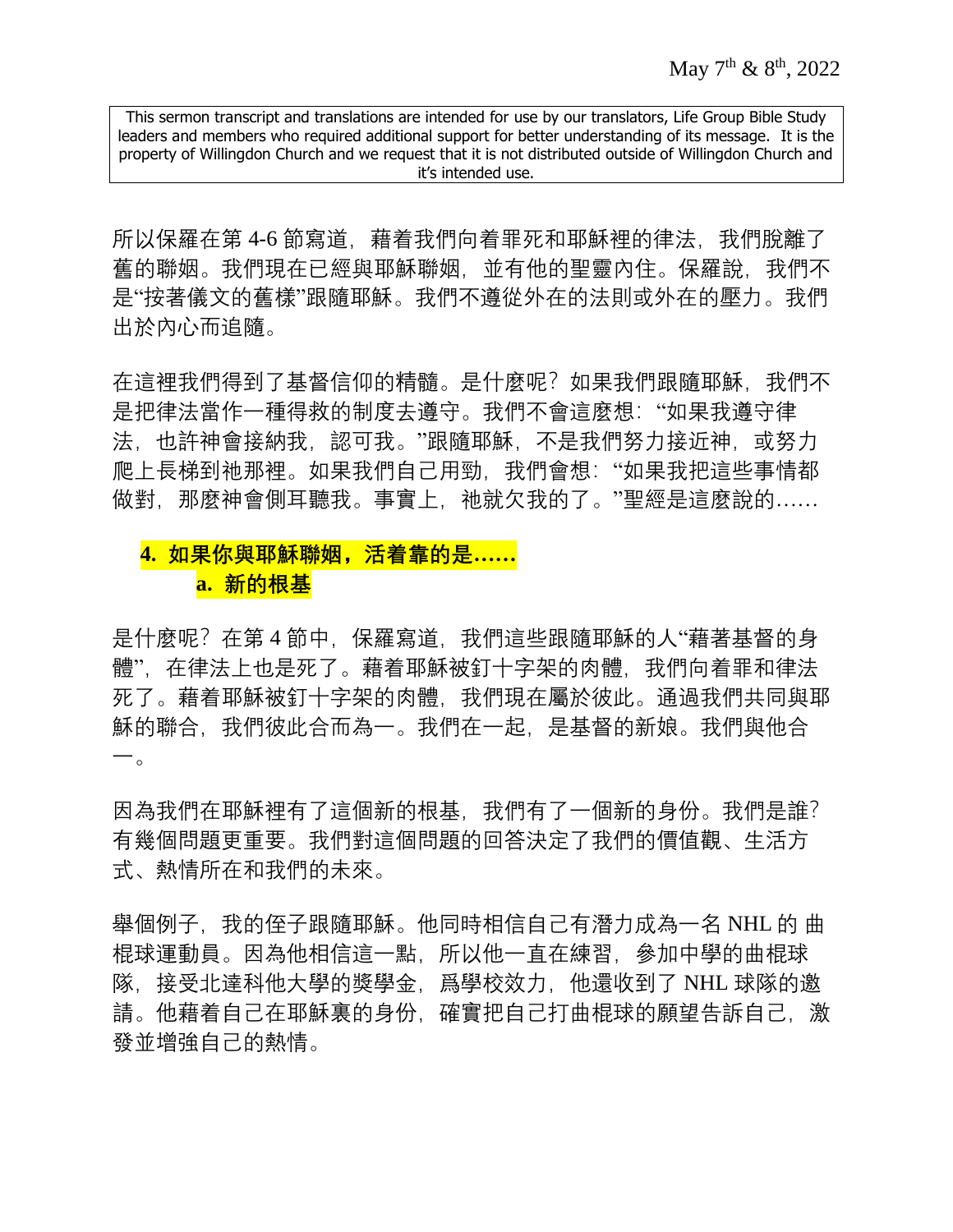有一些思想流派讓我們以爲,我們的身份只是由我們的環境和遺傳因素決定 的。如果我們相信這是真的,我們就不會花太多時間積極主動做出正確的決 定。生活已經為我們預定好了。我們不用擔心自己的行為是對還是錯。沒關 係的。我們只是環境和遺傳的產物。

另一方面,如果我們相信因為我們與耶穌聯合,而擁有新的身份,我們將以 全新的方式對待生活。如果我們相信自己是神的孩子,按照神的形象被造, 並藉著耶穌脫離了罪的刑罰和權勢,那麼從現在開始,我們會以不同的方式 思考應該如何生活。

以下是 Willy 牧師提到的我們在耶穌裏的身份 (幻燈片 2):

- **你以神的形象被神所造 (創 1:28)**
- **你蒙神揀選,分派你去結果子 (約 15:16)**
- **你是神的工作 (弗 2:10)**
- **沒有什麼能叫我們與神的愛隔絕 (羅 8:38)**
- **神對你的工還沒完成,他必成全這工,直到耶穌基督的日子 (腓 1:6)**
- **你自己無法自救,是神的恩典讓你得救 (羅 3:23-24; 6:23; 腓 2:8)**
- **神揀選了你,讓你成為他的兒女 (羅 8:15;弗 1:4-5)**
- **你是神的兒女 (羅 8:16-17;約一 3:1-2)**
- **神知曉你的一切,但他仍然愛你 (詩 139)**
- **你不再是罪的奴僕 (羅 6:6)**
- **4. 你已經被神復活** (羅 6:11; 西 3:1-3)
- **你是自由的 (羅 6:18;約 8:36)**
- **你不被定罪 (羅 8:1)**
- **你是新造的人 (林後 5:17)**
- **你能直接到神面前(弗 2:18)**
- **你被神的靈充滿(羅 8:9)**
- **你心裏住著復活的大能 (羅 8:11)**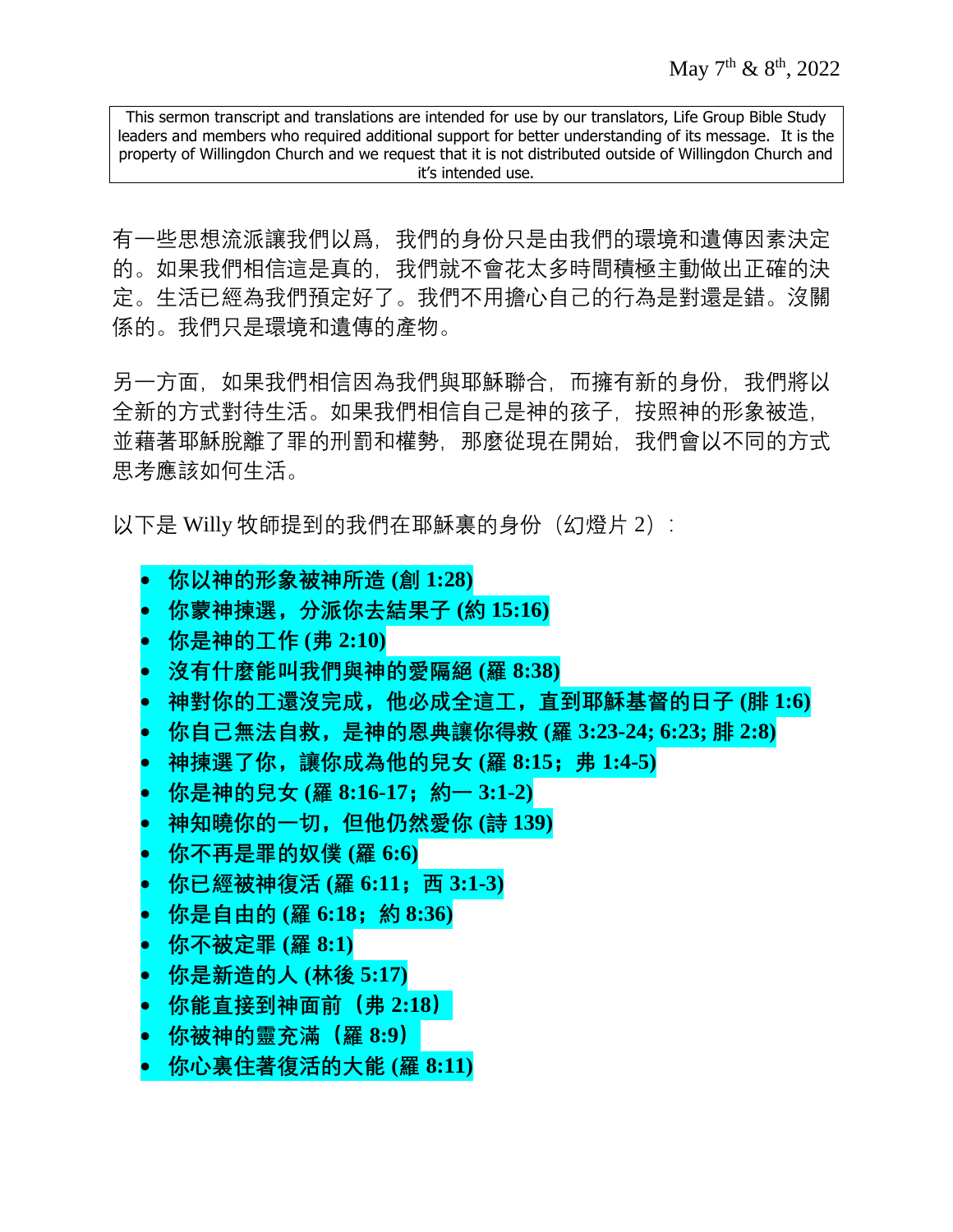這是我們身份的基礎。有人可能會說:"如果我認爲自己已經蒙恩得救, 不 會被神棄絕,那我就失去了過聖潔生活的動力。"如果你這麼說,你真的還 不明白基督信仰的本質,你仍然活在律法之下。你與耶穌建立關係的動機是 因爲害怕被拒絕。

有人可能會說: "我因毒癮而掙扎, 所以, 神棄絕了我。我因性取向而掙 扎,所以,神棄絕了我。我因色情而掙扎,所以,神棄絕了我。"如果你這 樣想,你還是活在律法之下。你相信你的救贖取決於你自己。你沒有伏在恩 典之下。神對我們每一個人說:"我愛你,你來。到我面前來。向我學習, 我的內心柔和謙卑。"

如果你已經與耶穌聯姻,你的生命要有 **b. 新的動機**。我們遵守律法,不再是 因爲感覺內疚、羞恥、害怕被拒絕或被懲罰。我們并不是伏在律法的法定效 力之下。相反,我們被耶穌對我們的愛和我們對他的愛所激勵。我們想尊重 與我們聯姻的那一位,讓他開心。這種愛和奉獻來自一顆新心。我們因著愛 而感恩,而跟隨耶穌。我們只希望像他一樣。<sup>1</sup>

如果你已經與耶穌聯姻,你的生命要有 **c. 新的力量**。第 6 節,保羅說我們以 聖靈的新樣服事主。這裡的"新"一詞是指"新鮮的,或優越的"。與耶穌聯姻 後,我們就跟隨有神的聖靈内住的新心。與耶穌結合,我們的生命會結出盈 盈果實,這是律法下的生命所無法獲得的。我們裡面會結出聖靈的果子。

**加拉太書 5:22 聖靈所結的果子,就是仁愛、喜樂、和平、忍耐、恩慈、良 善、信實、 23 溫柔、節制。這樣的事沒有律法禁止。**

在聖靈裡,我們不再遵循保羅在羅馬書 7:6 中所說的"儀文"。我們不遵守身 外的原則和規定。相反,我們以一顆新心跟隨耶穌。讓我來舉例說明。

 $\overline{\phantom{a}}$ 

 $<sup>1</sup>$  Jesus is honest, pure, generous, true, humble, holy, kind, loving – and so on. So we desire to be honest, pure,</sup> generous, true, humble, holy, kind and loving.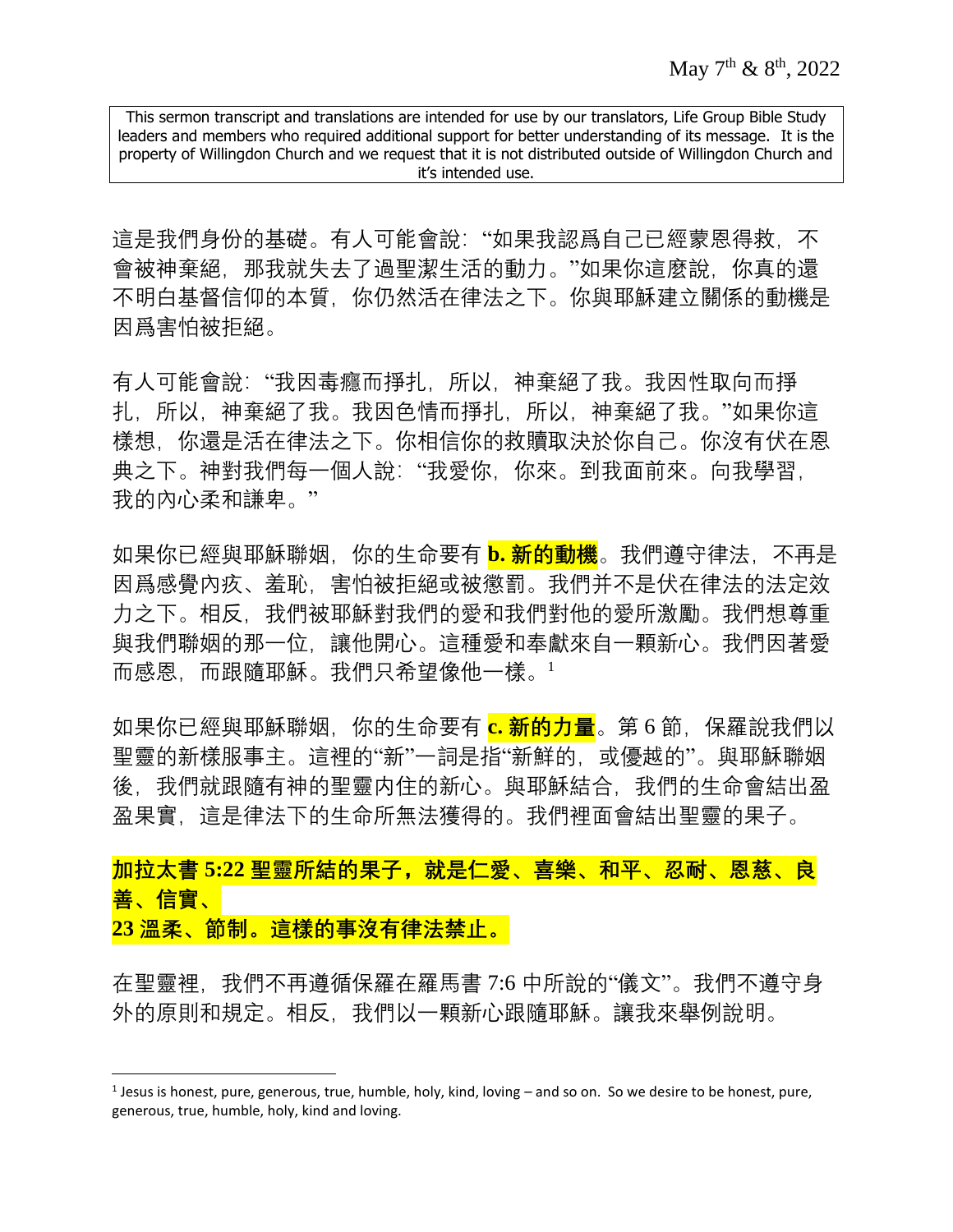我還沒到法定成年年齡之前,常去泡吧。那時我沒有跟隨耶穌。我追隨自己 罪惡之心帶來的激情。經驗告訴我, 泡吧不會是一件無謂對錯的事情。那裏 充滿情色, 有酒精/藥物營造出來的氣氛。如果你說不是, 我就問一問, 你在 哪兒泡的吧?我永遠不會鼓勵我的孩子去泡吧。

然而,作為父母,我們面臨的問題是,當我們的孩子想去夜店時,我們該如 何疏導?我們的大女兒十幾歲的時候,想和她的朋友一起去一家名聲不好的 夜店。我問朋友那家夜店怎樣。他們告訴了我,我又轉告了我女兒。她仍然 想和她的朋友一起去。

我知道她跟隨耶穌。我知道聖靈在她裡面。我們談論泡吧這件事,並爲之禱 告。然後呢,她還是去了。Judy 和我早就決定我們會帶領我們的女兒們來到 耶穌面前,祈求運靈充滿她們,祈求神引導她們。當我們的孩子向耶穌降服 時,這會徹底改變親子關係。

她和朋友們在酒吧呆了一個下午。我們則在禱告。當她回到家時,我問她: "酒吧怎麼樣啊?""爸爸, 比你說的更糟糕。"她再也不想去了。我們的一些 朋友告訴我們,以我們這樣的方式為人父母是愚蠢的。也許吧,但我不這麼 認為。我們的女兒正在過靠著聖靈的新樣生活。如今,她有內在的力量讓她 能在電影行業工作,為耶穌發光。

有了聖靈帶來的新道路,生命的根基總在裡面深植,動力出於裡面,能力出 於裡面。基督的律法,也就是愛的律法,在我們心上寫就。耶穌是我們的初 戀。因著這樣對他的初戀,我們能以聖靈的新樣而愛別人。